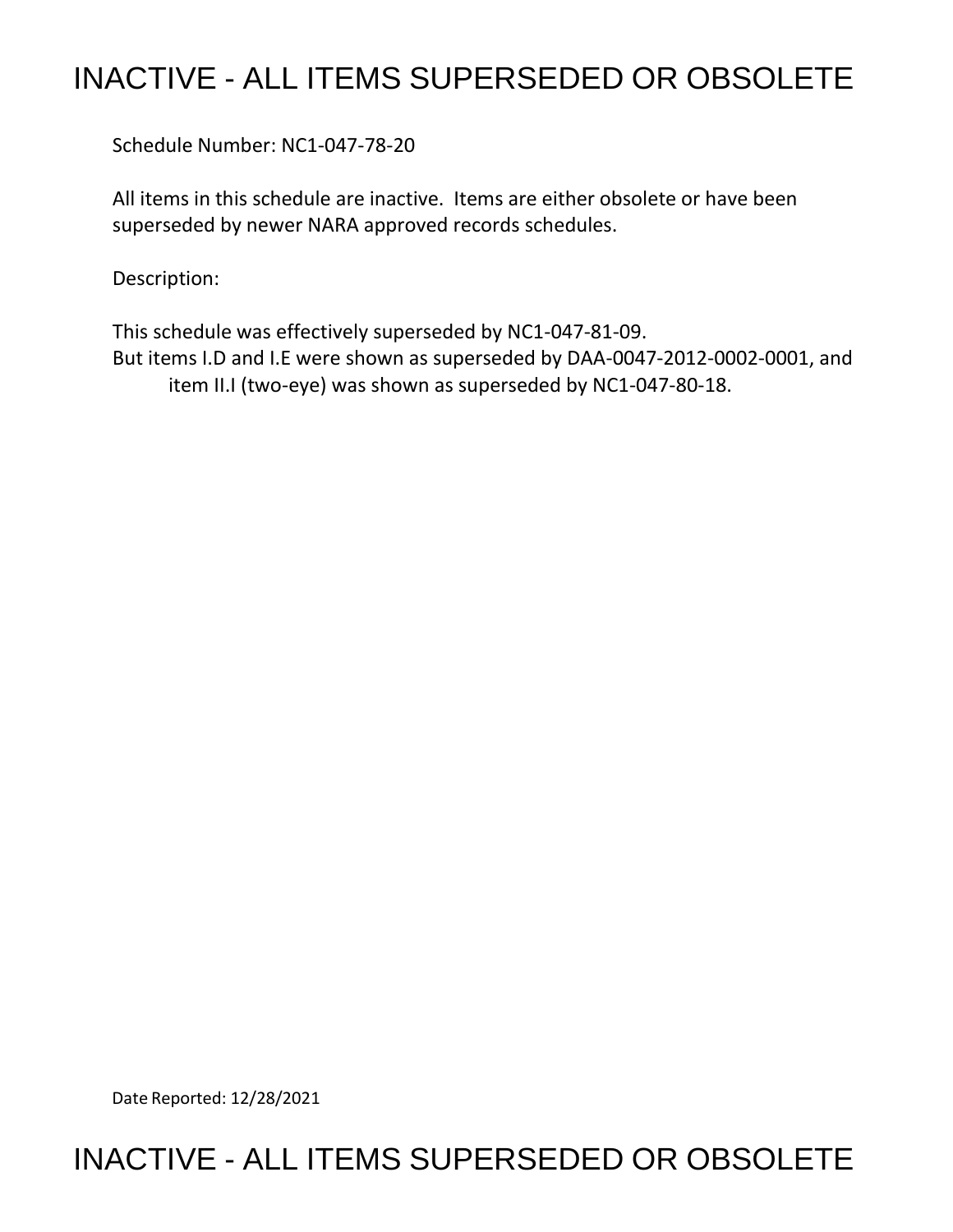*µAAINVP IY~IU/f,f'* 

|                      | REQUEST FOR RECORDS DISPOSITION AUTHORITY<br>(See Instructions on reverse)                                                                                                                                                                                                                                                                                     |              |                                   | <b>LEAVE BLANK</b><br>ON BOL |                            |                                                                                                                                       |  |
|----------------------|----------------------------------------------------------------------------------------------------------------------------------------------------------------------------------------------------------------------------------------------------------------------------------------------------------------------------------------------------------------|--------------|-----------------------------------|------------------------------|----------------------------|---------------------------------------------------------------------------------------------------------------------------------------|--|
|                      |                                                                                                                                                                                                                                                                                                                                                                |              |                                   |                              |                            |                                                                                                                                       |  |
|                      | TO: GENERAL SERVICES ADMINISTRATION,<br>NATIONAL ARCHIVES AND RECORDS SERVICE, WASHINGTON, DC                                                                                                                                                                                                                                                                  | 20408        | N <sub>C</sub> 1<br>DATE RECEIVED | 47                           | 78                         | 20                                                                                                                                    |  |
|                      | 1. FROM (AGENCY OR ESTABLISHMENT)                                                                                                                                                                                                                                                                                                                              |              |                                   |                              |                            |                                                                                                                                       |  |
|                      | Department of Health, Education, and Welfare                                                                                                                                                                                                                                                                                                                   |              |                                   | 81 I C                       | NOTIFICATION TO AGENCY     |                                                                                                                                       |  |
| 2. MAJOR SUBDIVISION | Social Security Administration                                                                                                                                                                                                                                                                                                                                 |              |                                   |                              |                            | In accordance with the provisions of 44 U.S.C. 3303a the disposal re-                                                                 |  |
| 3. MINOR SUBDIVISION |                                                                                                                                                                                                                                                                                                                                                                |              |                                   |                              |                            | quest, including amendments, is approved except for items that may<br>be stamped "disposal not approved" or "withdrawn" in column 10. |  |
|                      | Office of Family Assistance                                                                                                                                                                                                                                                                                                                                    |              |                                   |                              |                            |                                                                                                                                       |  |
|                      | 4. NAME OF PERSON WITH WHOM TO CONFER                                                                                                                                                                                                                                                                                                                          | 5. TEL. EXT. |                                   |                              |                            |                                                                                                                                       |  |
|                      | Ernest P. Lardieri                                                                                                                                                                                                                                                                                                                                             |              | $9 - 21 - 78$                     |                              |                            | nited State                                                                                                                           |  |
|                      | 6. CERTIFICATE OF AGENCY REPRESENTATIVE:                                                                                                                                                                                                                                                                                                                       | 594-5770     |                                   |                              |                            |                                                                                                                                       |  |
|                      | I hereby certify that I am authorized to act for this agency in matters pertaining to the disposal of the agency's records;<br>that the records proposed for disposal in this Request of <u>S</u> page(s) are not now needed for the business of this agency or will not be needed after the retention periods specified.<br>A Request for immediate disposal. |              |                                   |                              |                            |                                                                                                                                       |  |
|                      | $[X]$ <b>B</b> Request for disposal after a specified period of time or request for permanent<br>retention                                                                                                                                                                                                                                                     |              |                                   |                              |                            |                                                                                                                                       |  |
| C. DATE              | ${\bf \overline{D}}$ , signature $\phi$ f agency represent                                                                                                                                                                                                                                                                                                     | E. TITLE     |                                   |                              |                            |                                                                                                                                       |  |
|                      |                                                                                                                                                                                                                                                                                                                                                                |              |                                   |                              |                            |                                                                                                                                       |  |
| 7.<br>ITEM NO.       | 8. DESCRIPTION OF ITEM<br>(With Inclusive Dates or Retention Periods)                                                                                                                                                                                                                                                                                          |              |                                   |                              | 9.<br>SAMPLE OR<br>JOB NO. | 10.<br><b>ACTION TAKEN</b>                                                                                                            |  |
|                      | RECORDS RETENTION AND DISPOSAL SCHEDULE<br>REGIONAL OFFICE RECORDS                                                                                                                                                                                                                                                                                             |              |                                   |                              |                            |                                                                                                                                       |  |
| I.                   | GENERAL PROGRAM ADMINISTRATION RECORDS                                                                                                                                                                                                                                                                                                                         |              |                                   |                              |                            |                                                                                                                                       |  |
|                      | Administrative Files<br>А.                                                                                                                                                                                                                                                                                                                                     |              |                                   |                              |                            |                                                                                                                                       |  |
|                      | Files created or maintained by most regional offices<br>in the performance of their assigned functions.                                                                                                                                                                                                                                                        |              |                                   |                              |                            |                                                                                                                                       |  |
|                      | Official file copies of outgoing correspondence<br>1.<br>related to office functions.                                                                                                                                                                                                                                                                          |              |                                   |                              |                            |                                                                                                                                       |  |
|                      | 2.<br>Comments on draft reports, studies, and proposals<br>prepared by other offices.                                                                                                                                                                                                                                                                          |              |                                   |                              |                            |                                                                                                                                       |  |
|                      | Contributions to and/or comments on proposed<br>3.<br>legislation.                                                                                                                                                                                                                                                                                             |              |                                   |                              |                            |                                                                                                                                       |  |
|                      | Suggestion evaluations.<br>4.                                                                                                                                                                                                                                                                                                                                  |              |                                   |                              |                            |                                                                                                                                       |  |
|                      | 5.<br>Program and management reports, such as overtime<br>and staffing reports, workload and production<br>reports, and other reports prepared to submit<br>narrative or statistical data to management<br>offices.                                                                                                                                            |              |                                   |                              |                            |                                                                                                                                       |  |
|                      |                                                                                                                                                                                                                                                                                                                                                                |              | ! / ctmes                         |                              | Administration             | <b>STANDARD FORM 115</b><br>Revised April, 1975<br><b>Prescribed by General Services</b><br>FPMR (41 CFR) 101-11.4                    |  |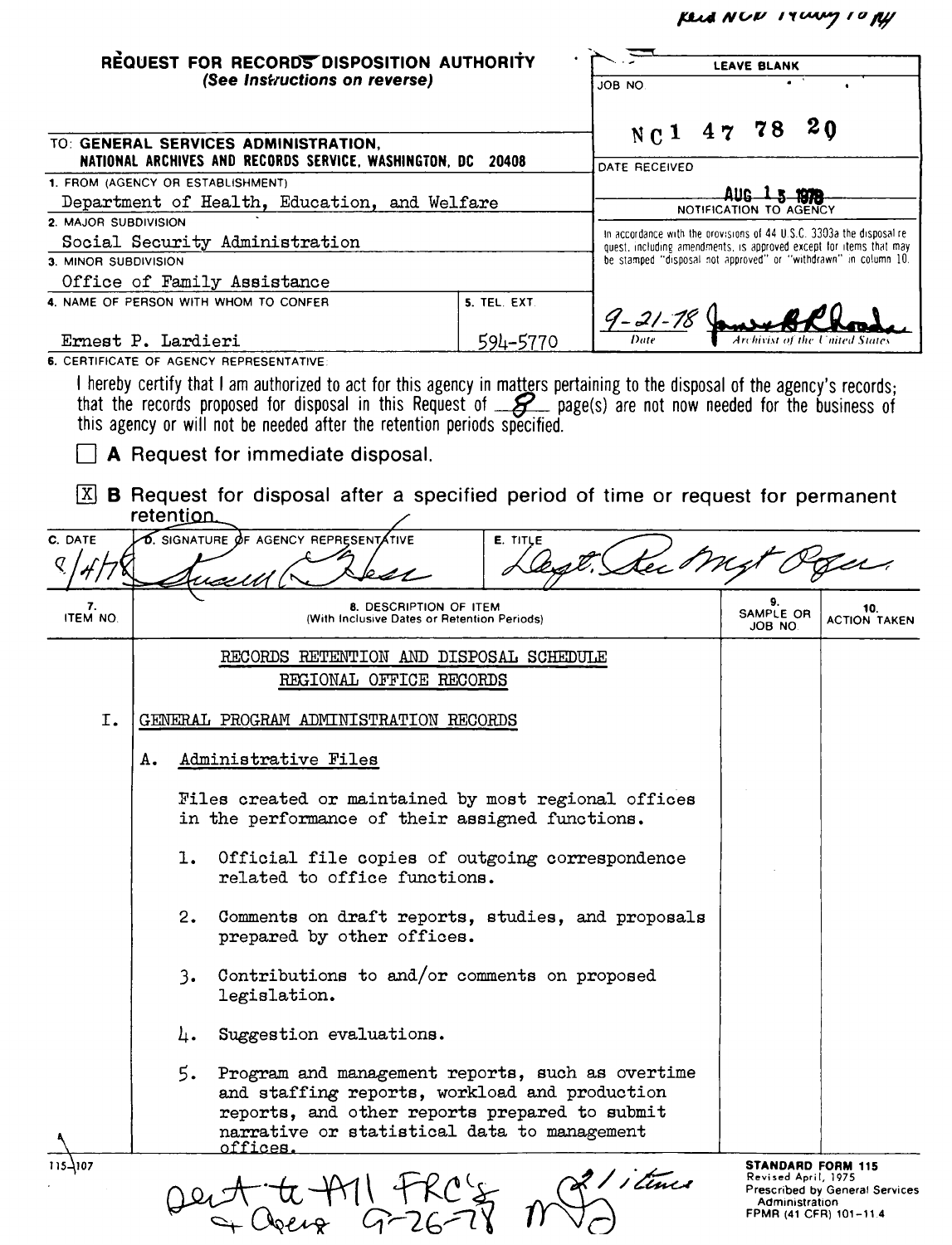

## General Instructions:

Use Standard Form 115 (obtainable from supply depots of the Federal Supply Service. General Services Administration) and the continuation sheet Standard Form 115a (obtainable from the Records Disposition Division. Office of Federal Records Centers, National Archives.and Records Service. Washington, D.C. 20408) to obtain authority to dispose of records or to request permanent retention of records. Detach the fifth copy from the set and keep as your reference copy. Submit the first four copies of the set to the National Archives and Records Service. One copy will be returned to the agency as notification of items that are authorized for disposal. Items withdrawn or not approved for disposal will be so marked. Each SFI Marequiring Compitoller General concurrence must be  $\alpha$ <sup>-c</sup>ompanied by a notification.  $\delta$ f approval from GAO.

## *Specific Instructions:*

*Entries 1, 2, and 3 should show what agency has custody of the* records that are identified on the form. and should contain the name of the depanment or independent agency. and its major and minor subdivisions.

*Entries 4 and 5* should help identify and locate the person to whom inquiries regarding the records should be directed.

*Entry 6* should be signed and dated on the four copies by the agency representative. The number of pages involved in the request should be insened.

Box A should be checked if the records may be disposed of immediately. Box B should be checked if continuing disposal authority is requested or if permanent retention is requested. Only one box may be checked.

*Entry* 7 should contain the numbers of the items of records iden· tified on the form in sequence. **i.e ..** I. 2. 3. 4. etc.

*Entry 8* should show what records are proposed for disposal.

volved if all **records described** on the form are not **those of the same**  office or if **they** are records **created** by **another office or agency.**  An identification should **be provided of the types of** records **in**volved if they are other than textural records, for example, if they

are photographic records, sound recordings, or cartographic records. An itemization and accurate identification should be provided of the series of records that are proposed for disposal or retention. Each series should comprise the largest practical grouping of separately organized and logically retated materials that can be treated as a single unit for purposes of disposal. Component parts of a series may be listed separately if numbered consecutively as la. 1b. etc., under the general series entry.

**Center headings** should **indicate what office's records are in-**

A statement should be provided showing when disposal is to be made of the records. thus:

If immediate disposal is requested of past accumulations of records. the inclusive dates during which the records were produced should be stated.

If continuing disposal is requested for records that have accumulated or will continue to accumulate. the retention period may be expressed in terms of years, months, etc., or in terms of future actions or events. A future action or event that is to determine the retention period must be objective and definite. If disposal of the records is contingent upon their being microfilmed. or otherwise reproduced or recorded on machine readable media. the retention period should read: "Until ascenained that reproduced copies or recordings have been made in accordance with GSA regulations and are adequate substitutes for the paper records." Also, the provisions of FPMR  $§$  101-11.5 should be observed.

*Entry 9* should be checked if samples are submitted for an item. However. samples of the records are not required unless they are requested by the NARS appraiser. If an item has been previously submitted, the relevant job and item number should be entered.

 $\S_{\alpha}$  .

*Entry 10* should be left blank.

RI Offi  $tance$  $\mathbf{a}$ ∩f Family 0ffi Records

,. '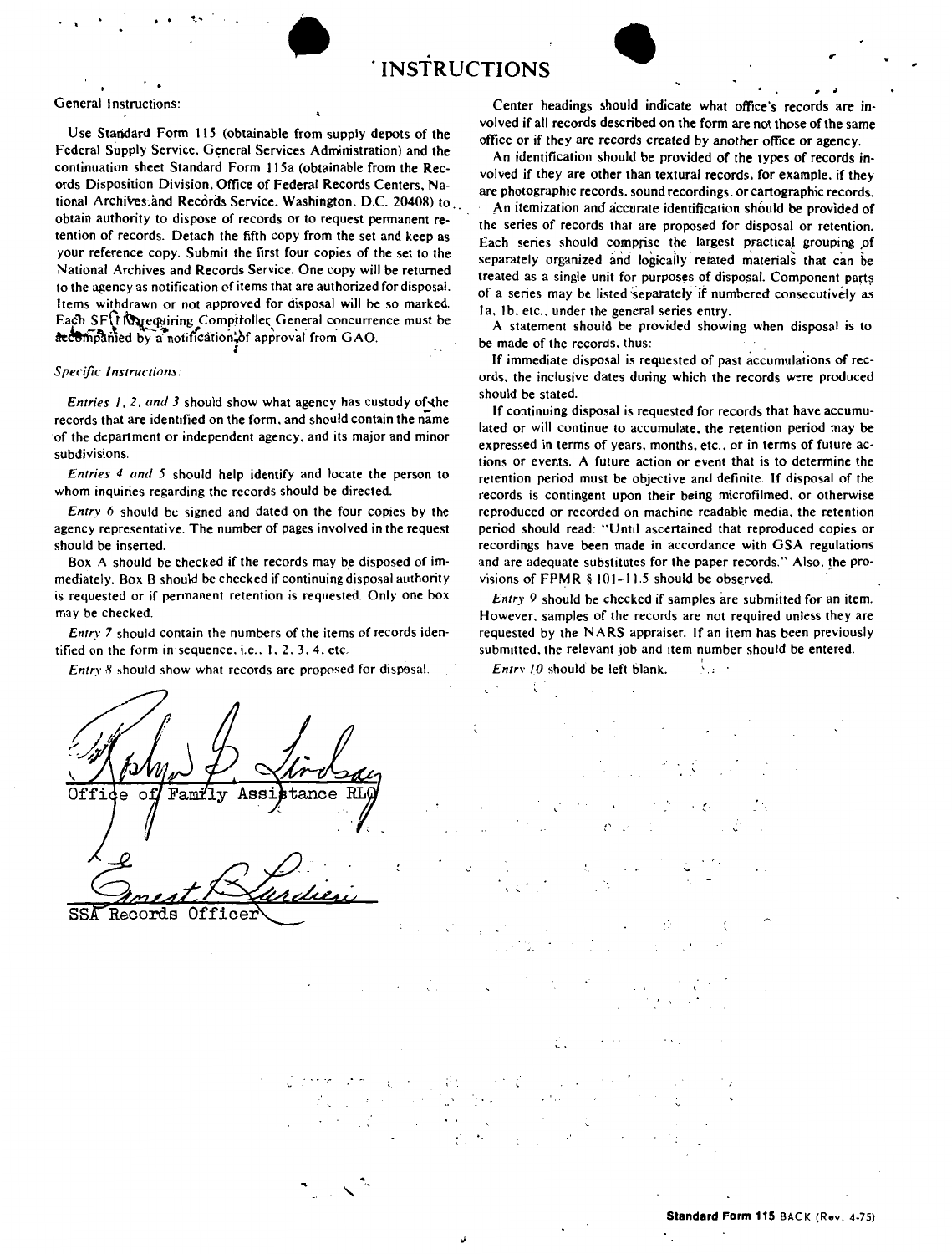|                |    | <b>Request for Records Disposition Authority-Continuation</b>                                                                                                                                                                                                                                                                                                                                                      | JOB NO. |                            | PAGE OF<br>2               |
|----------------|----|--------------------------------------------------------------------------------------------------------------------------------------------------------------------------------------------------------------------------------------------------------------------------------------------------------------------------------------------------------------------------------------------------------------------|---------|----------------------------|----------------------------|
| 7.<br>ITEM NO. |    | 8. DESCRIPTION OF ITEM<br>(With Inclusive Dates or Retention Periods)                                                                                                                                                                                                                                                                                                                                              |         | 9.<br>SAMPLE OR<br>JOB NO. | 10.<br><b>ACTION TAKEN</b> |
|                |    | Destroy 2 years after the close of the calendar year<br>in which dated.                                                                                                                                                                                                                                                                                                                                            |         |                            |                            |
|                | в. | Working Files                                                                                                                                                                                                                                                                                                                                                                                                      |         |                            |                            |
|                |    | Nonessential working papers retained for reference<br>purposes by staff members. Included are extra copies<br>of official file material, supporting of background<br>papers used in developing official files but not<br>needed as part of the official file, studies or similar<br>material not acted upon, papers used as administrative<br>aids and papers that do not serve as a basis for<br>official action. |         |                            |                            |
|                |    | Destroy after 2 years or when no longer needed for<br>reference, whichever is earlier.                                                                                                                                                                                                                                                                                                                             |         |                            |                            |
|                | c. | Controlled Correspondence (Congressional and Public<br>Inquiry)                                                                                                                                                                                                                                                                                                                                                    |         |                            |                            |
|                |    | Locally-controlled correspondence, relating to<br>SSA programs, for which replies have been prepared.<br>These records are not required for claims or legal<br>purposes. Included are congressional inquiries and<br>replies thereto.                                                                                                                                                                              |         |                            |                            |
|                |    | Destroy 1 year after date of final reply.                                                                                                                                                                                                                                                                                                                                                                          |         |                            |                            |
|                | D. | Policy Memorandum Files                                                                                                                                                                                                                                                                                                                                                                                            |         |                            |                            |
|                |    | Policy memorandums, interpretations, clarifications,<br>and similar records, used for reference purposes re-<br>lating to administration of an SSA program within a<br>general region. Also included are copies of legal<br>opinions received from regional attorneys. Record<br>copies of documents which relate to SSA-wide policies<br>are retained by SSA headquarters.                                        |         |                            |                            |
|                |    | Review files on an annual basis, and destroy those<br>records which do not have continuing applicability.                                                                                                                                                                                                                                                                                                          |         |                            |                            |
|                | Е. | Administrative and Program Circulars                                                                                                                                                                                                                                                                                                                                                                               |         |                            |                            |
|                |    | Administrative and program circulars issued by com-<br>ponents in the regional office containing information<br>and instructions relating to the administration of                                                                                                                                                                                                                                                 |         |                            |                            |

 $\mathcal{A}^{\mathcal{A}}$  and  $\mathcal{A}^{\mathcal{A}}$  and  $\mathcal{A}^{\mathcal{A}}$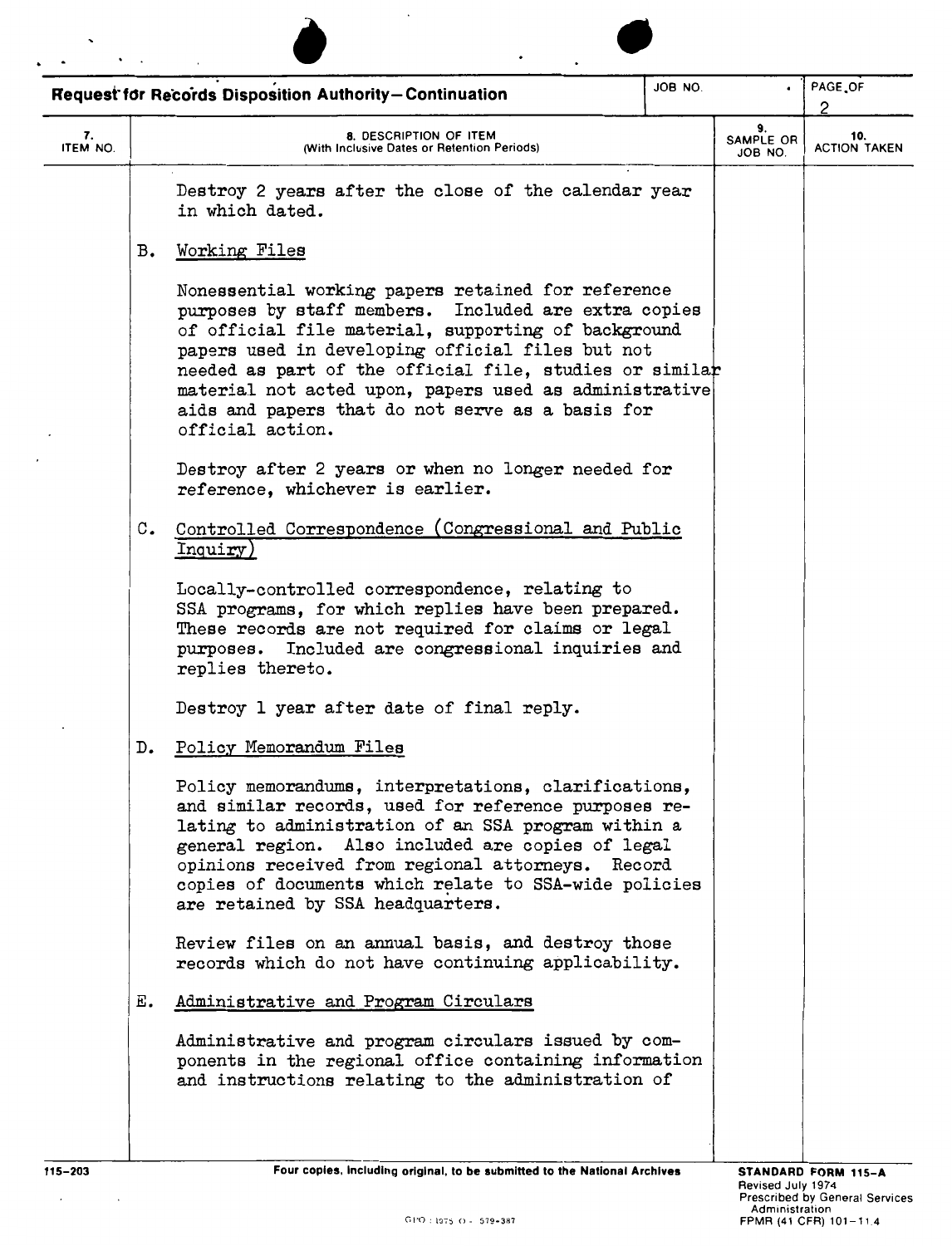|                | Request for Records Disposition Authority-Continuation                                                                                                                                                                                                                                                                                                                                                                                            | JOB NO.      |                            | PAGE .OF<br>3              |
|----------------|---------------------------------------------------------------------------------------------------------------------------------------------------------------------------------------------------------------------------------------------------------------------------------------------------------------------------------------------------------------------------------------------------------------------------------------------------|--------------|----------------------------|----------------------------|
| 7.<br>ITEM NO. | 8. DESCRIPTION OF ITEM<br>(With Inclusive Dates or Retention Periods)                                                                                                                                                                                                                                                                                                                                                                             |              | 9.<br>SAMPLE OR<br>JOB NO. | 10.<br><b>ACTION TAKEN</b> |
|                | SSA programs. Administrative instructions are issued<br>through the Administrative Directives System, and<br>Program instructions are issued as program circulars.<br>Included are related background materials, such as<br>workpapers, clearance comments, draft instructions,<br>and recommendations.                                                                                                                                           |              |                            |                            |
|                | Destroy 2 years after supersession or obsolescence.                                                                                                                                                                                                                                                                                                                                                                                               |              |                            |                            |
| F.             | Equal Opportunity Files (EEO)                                                                                                                                                                                                                                                                                                                                                                                                                     |              |                            |                            |
|                | Affirmative Action Plan (AAP)<br>1.                                                                                                                                                                                                                                                                                                                                                                                                               |              |                            |                            |
|                | This is the document which describes the agency,<br>regional, and/or component work plan, and objec-<br>tives relating to the EEO program.<br>problem analyses, areas of emphasis, minority and<br>female employment data, action items, and numerical<br>goals and timetables. Record copies of agency,<br>regional, and headquarters AAP's are retained at<br>headquarters. Each plan is developed to cover a<br>specific predetermined period. | Included are |                            |                            |
|                | Destroy 2 years after the expiration date of the<br>period covered by the plan.                                                                                                                                                                                                                                                                                                                                                                   |              |                            |                            |
|                | Precomplaint Reports<br>2.                                                                                                                                                                                                                                                                                                                                                                                                                        |              |                            |                            |
|                | The Form SSA-1984, EEO Counselor Report, is used<br>to record precomplaint counseling activities<br>between the agency's $E E 0$ counselor and employee(s)<br>or applicant( $s$ ) for employment. Records are for<br>official use only. Record copies are retained by<br>SSA headquarters.                                                                                                                                                        |              |                            |                            |
|                | Destroy 2 years after date of counselor closeout<br>or 2 years after date of employee's formal com-<br>plaint has been closed, whichever is applicable.                                                                                                                                                                                                                                                                                           |              |                            |                            |
|                | 3. Correspondence                                                                                                                                                                                                                                                                                                                                                                                                                                 |              |                            |                            |
|                | This refers to miscellaneous documents which<br>transmit the agency, department, Civil Service<br>Commission, or United States Court decisions<br>regarding formal EEO complaints, also documents<br>relating to the status of such complaints.<br>Record copies are retained by SSA central office.                                                                                                                                              |              |                            |                            |

 $\mathcal{L}^{\text{max}}_{\text{max}}$  , where  $\mathcal{L}^{\text{max}}_{\text{max}}$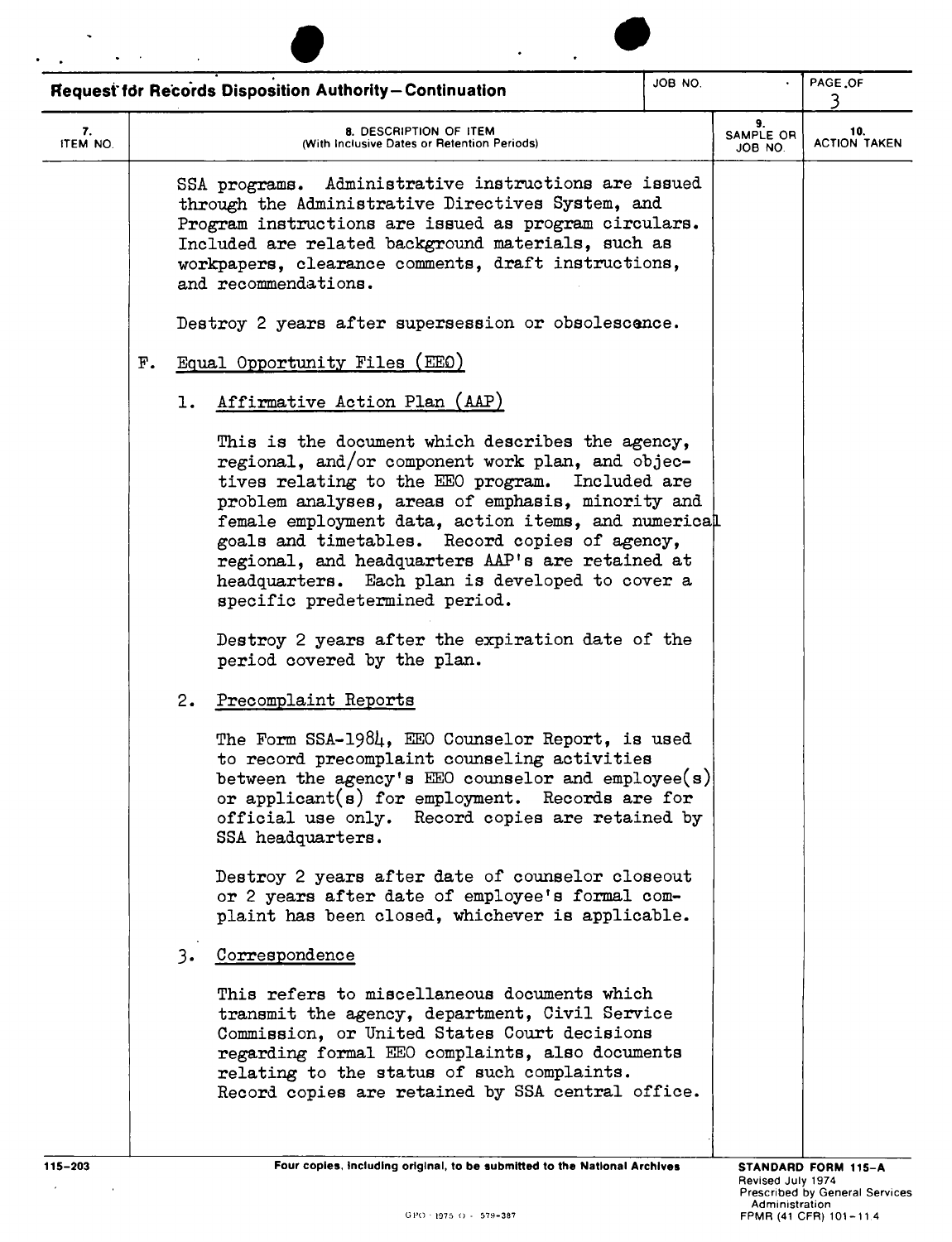|                |    | <b>Request for Records Disposition Authority-Continuation</b>                                                                                                                                                                                                                                                                                                                                                                                                                                                                             | JOB NO. |                                   | PAGE.OF<br>4               |
|----------------|----|-------------------------------------------------------------------------------------------------------------------------------------------------------------------------------------------------------------------------------------------------------------------------------------------------------------------------------------------------------------------------------------------------------------------------------------------------------------------------------------------------------------------------------------------|---------|-----------------------------------|----------------------------|
| 7.<br>ITEM NO. |    | 8. DESCRIPTION OF ITEM<br>(With Inclusive Dates or Retention Periods)                                                                                                                                                                                                                                                                                                                                                                                                                                                                     |         | 9.<br><b>SAMPLE OR</b><br>JOB NO. | 10.<br><b>ACTION TAKEN</b> |
|                |    | Destroy 2 years after date of final adjudication<br>of complaint.                                                                                                                                                                                                                                                                                                                                                                                                                                                                         |         |                                   |                            |
|                | G. | Employee Accident, Health, and Loss or Theft of<br>Property                                                                                                                                                                                                                                                                                                                                                                                                                                                                               |         |                                   |                            |
|                |    | Documents relating to employee health projects, such<br>as blood donations, prevention shots, and related<br>correspondence. Included is Form HEW-516, Report of<br>Accident, prepared after each occurrence.<br>Also<br>included is General Services Administration Form 182,<br>Report of Loss or Theft, prepared after each occur-<br>rence. Record copies are maintained by SSA headquarters.                                                                                                                                         |         |                                   |                            |
|                |    | Destroy after 1 year.                                                                                                                                                                                                                                                                                                                                                                                                                                                                                                                     |         |                                   |                            |
|                | Η. | Forms History Folders                                                                                                                                                                                                                                                                                                                                                                                                                                                                                                                     |         |                                   |                            |
|                |    | Folders containing documents accumulated in evaluating<br>the requirement for designing and procuring a particu-<br>lar SSA form. Included are justification statements,<br>copies of internal and Office of Management and Budget<br>(OMB) clearances, master or camera copies, memorandums<br>and notes, copies of printing specification and<br>requisitions, procurement documents, delivery instruc-<br>tions, samples, copies of approved suggestions, his-<br>tory sheets, copies of related procedures, and similar<br>documents. |         |                                   |                            |
|                |    | 1. Remove and destroy printing documents when super-<br>seded.                                                                                                                                                                                                                                                                                                                                                                                                                                                                            |         |                                   |                            |
|                |    | 2. Destroy entire file 1 year after obsolescence of<br>the form.                                                                                                                                                                                                                                                                                                                                                                                                                                                                          |         |                                   |                            |
|                | Ι. | Reports Management Files                                                                                                                                                                                                                                                                                                                                                                                                                                                                                                                  |         |                                   |                            |
|                |    | Records consisting of a working folder on each report<br>and listings of interagency, public-use, and internal<br>reports. The working folder contains copies of the<br>directive requiring the report, clearances, copies of<br>the report itself, cost estimates, and related back-<br>ground documents.                                                                                                                                                                                                                                |         |                                   |                            |
|                |    | 1. Listings - destroy upon receipt of update report.                                                                                                                                                                                                                                                                                                                                                                                                                                                                                      |         |                                   |                            |
|                |    | 2. Working file - destroy 2 years after required<br>report is terminated.                                                                                                                                                                                                                                                                                                                                                                                                                                                                 |         |                                   |                            |
| 115-203        |    | Four copies, including original, to be submitted to the National Archives                                                                                                                                                                                                                                                                                                                                                                                                                                                                 |         |                                   | STANDARD FORM 115-A        |

 $\overline{\phantom{a}}$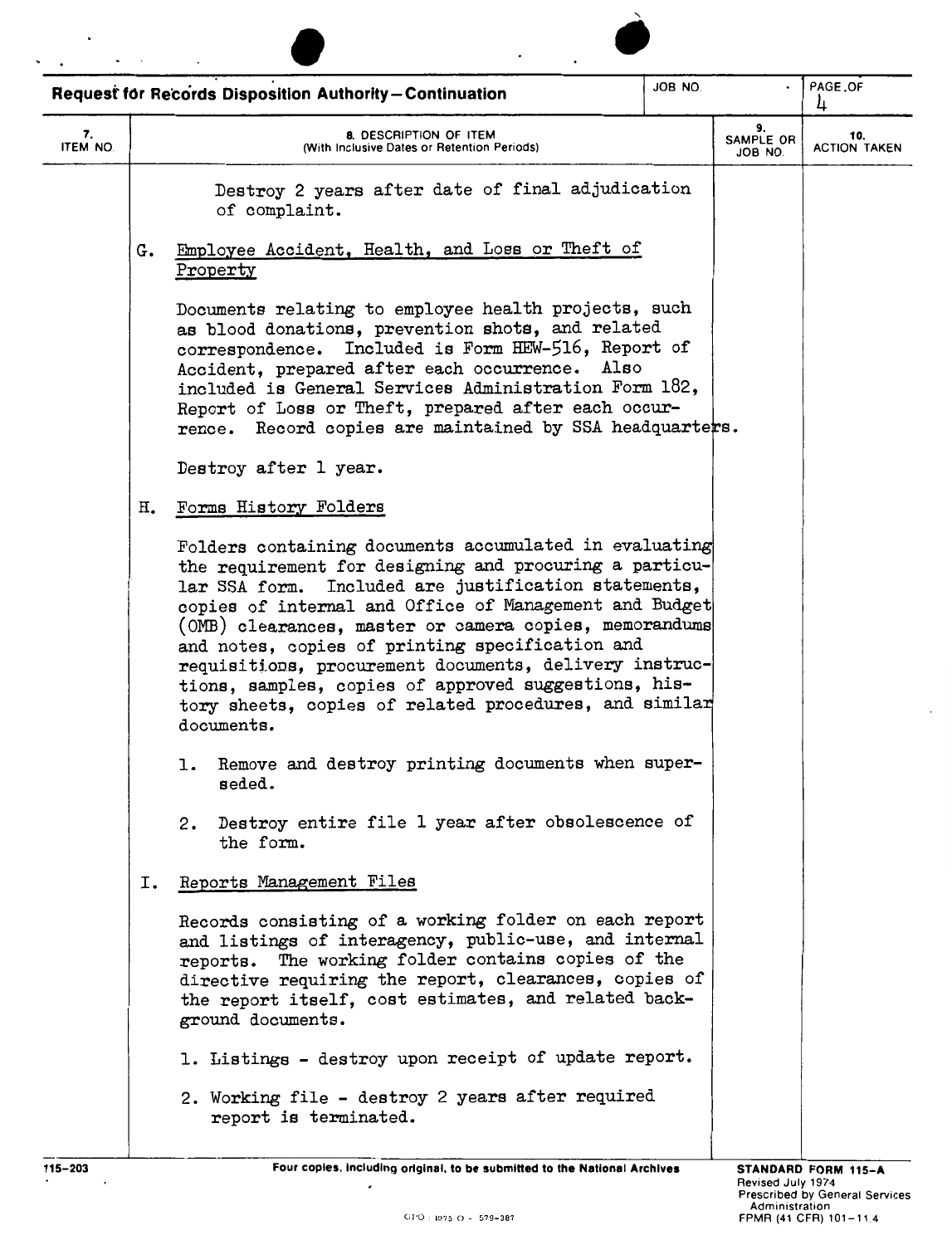|                |    | <b>Request for Records Disposition Authority-Continuation</b>                                                                                                                                                                                                                                                                                                                                                                                                                                                                                                                                                                                  | JOB NO. |                            | PAGE OF<br>5               |
|----------------|----|------------------------------------------------------------------------------------------------------------------------------------------------------------------------------------------------------------------------------------------------------------------------------------------------------------------------------------------------------------------------------------------------------------------------------------------------------------------------------------------------------------------------------------------------------------------------------------------------------------------------------------------------|---------|----------------------------|----------------------------|
| 7.<br>ITEM NO. |    | 8. DESCRIPTION OF ITEM<br>(With Inclusive Dates or Retention Periods)                                                                                                                                                                                                                                                                                                                                                                                                                                                                                                                                                                          |         | 9.<br>SAMPLE OR<br>JOB NO. | 10.<br><b>ACTION TAKEN</b> |
|                |    | II. PROGRAM RECORDS                                                                                                                                                                                                                                                                                                                                                                                                                                                                                                                                                                                                                            |         |                            |                            |
|                | А. | Family Assistance Records                                                                                                                                                                                                                                                                                                                                                                                                                                                                                                                                                                                                                      |         |                            |                            |
|                |    | Records pertaining to the financial assistance and<br>incentive aspects of public assistance. They consist<br>of files relating to aid to families with dependent<br>children, AFDC emergency assistance, foster care,<br>unemployed fathers, repatriates and refugees.<br>files normally include information regarding eligibil-<br>ity requirements and limitations, program review, and<br>consultations, safeguarding the rights of applicants,<br>fraud and recoupment accounting and payments, appeals,<br>cooperation with other agencies, community work, and<br>training, compliance issues, and other such program<br>related files. | These   |                            |                            |
|                |    | Close out files at end of each calendar year, or after<br>final resolution on redeterminations or litigations,<br>whichever is later. Transfer 3 years thereafter to<br>the Federal Records Center (FRC). Destroy after a<br>total 6 years' retention.                                                                                                                                                                                                                                                                                                                                                                                         |         |                            |                            |
|                | в. | Public Service Files                                                                                                                                                                                                                                                                                                                                                                                                                                                                                                                                                                                                                           |         |                            |                            |
|                |    | Records pertaining to assistance provided to States<br>to establish social services programs for the refugee<br>and repatriation programs.                                                                                                                                                                                                                                                                                                                                                                                                                                                                                                     |         |                            |                            |
|                |    | Close out file at the end of each calendar year.<br>Transfer to the FRC 3 years thereafter. Destroy<br>after a total of 6 years' retention.                                                                                                                                                                                                                                                                                                                                                                                                                                                                                                    |         |                            |                            |
|                | с. | Grants Records                                                                                                                                                                                                                                                                                                                                                                                                                                                                                                                                                                                                                                 |         |                            |                            |
|                |    | Discretionary (Project) Grants<br>ı.                                                                                                                                                                                                                                                                                                                                                                                                                                                                                                                                                                                                           |         |                            |                            |
|                |    | Grants made in support of an individual project<br>in accordance with legislation which permits the<br>grantee agency to administer such grants. Record<br>materials are to be maintained for each grant<br>These records include official file<br>awarded.<br>copies of application evaluation documentation<br>(including documents concerning review of appli-<br>cations and program reports), and correspondence.<br>These records may also include assurances and<br>certifications (for civil rights, protection of<br>human subjects, etc.).                                                                                           |         |                            |                            |
| $115 - 203$    |    | Four copies, including original, to be submitted to the National Archives                                                                                                                                                                                                                                                                                                                                                                                                                                                                                                                                                                      |         | Revised July 1974          | STANDARD FORM 115-A        |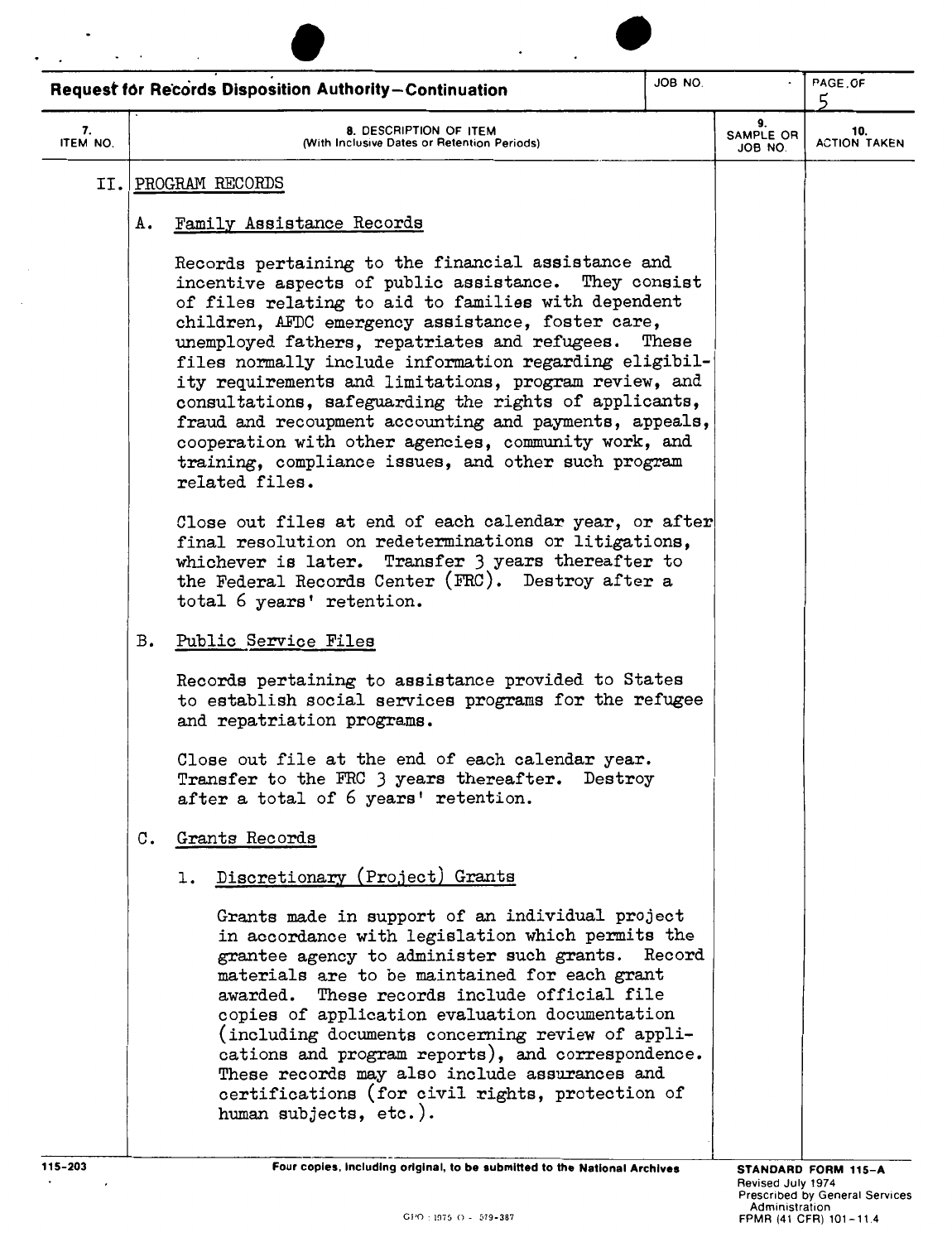|                |    | <b>Request for Records Disposition Authority-Continuation</b>                                                                                                                                                                                                                                                                                                                                                                                                                                                                  | JOB NO. |                            | PAGE, OF<br>6              |
|----------------|----|--------------------------------------------------------------------------------------------------------------------------------------------------------------------------------------------------------------------------------------------------------------------------------------------------------------------------------------------------------------------------------------------------------------------------------------------------------------------------------------------------------------------------------|---------|----------------------------|----------------------------|
| 7.<br>ITEM NO. |    | 8. DESCRIPTION OF ITEM<br>(With Inclusive Dates or Retention Periods)                                                                                                                                                                                                                                                                                                                                                                                                                                                          |         | 9.<br>SAMPLE OR<br>JOB NO. | 10.<br><b>ACTION TAKEN</b> |
|                |    | Transfer to FRC 2 years after closeout or upon<br>resolution of any adverse audit findings, which-<br>ever is later. Destroy 6 years thereafter.                                                                                                                                                                                                                                                                                                                                                                               |         |                            |                            |
|                |    | 2.<br>Formula Grants                                                                                                                                                                                                                                                                                                                                                                                                                                                                                                           |         |                            |                            |
|                |    | Grants provided to specified grantees on the<br>basis of specific formula provided in legislation<br>or regulation. These grants are generally manda-<br>tory. There is a file maintained for each annual<br>formula grant awarded. These records include the<br>official file copies of application or State plan<br>and certification documents, budget information,<br>State plan checklists, award notices, progress<br>reports, letters of credit, correspondence, cost<br>allocation plans, and other related documents. |         |                            |                            |
|                |    | Transfer to the FRC 2 years after closeout or<br>upon resolution of any adverse audit findings or<br>request for reconsideration, whichever is later.<br>Destroy 6 years thereafter.                                                                                                                                                                                                                                                                                                                                           |         |                            |                            |
|                | D. | State Plans                                                                                                                                                                                                                                                                                                                                                                                                                                                                                                                    |         |                            |                            |
|                |    | Documents submitted by each State, territory, and<br>possession in connection with social and related<br>services for the major programs. The files pertain<br>to State administration of the various programs. The<br>plans are filed intact with revisions and amendments<br>inserted as necessary.                                                                                                                                                                                                                          |         |                            |                            |
|                |    | Transfer to the FRC 2 years after closeout or upon<br>final action. Destroy after a total 6 years' reten-<br>tion.                                                                                                                                                                                                                                                                                                                                                                                                             |         |                            |                            |
|                | Е. | State Compliance Hearings                                                                                                                                                                                                                                                                                                                                                                                                                                                                                                      |         |                            |                            |
|                |    | Records consisting of correspondence, briefs, notes<br>and official hearing dockets pertaining to States'<br>plans, practices, and procedures which are not in<br>conformity with Federal provisions.                                                                                                                                                                                                                                                                                                                          |         |                            |                            |
|                |    | Transfer to the FRC 2 years after closeout. Destroy<br>after a total 7 years' retention.                                                                                                                                                                                                                                                                                                                                                                                                                                       |         |                            |                            |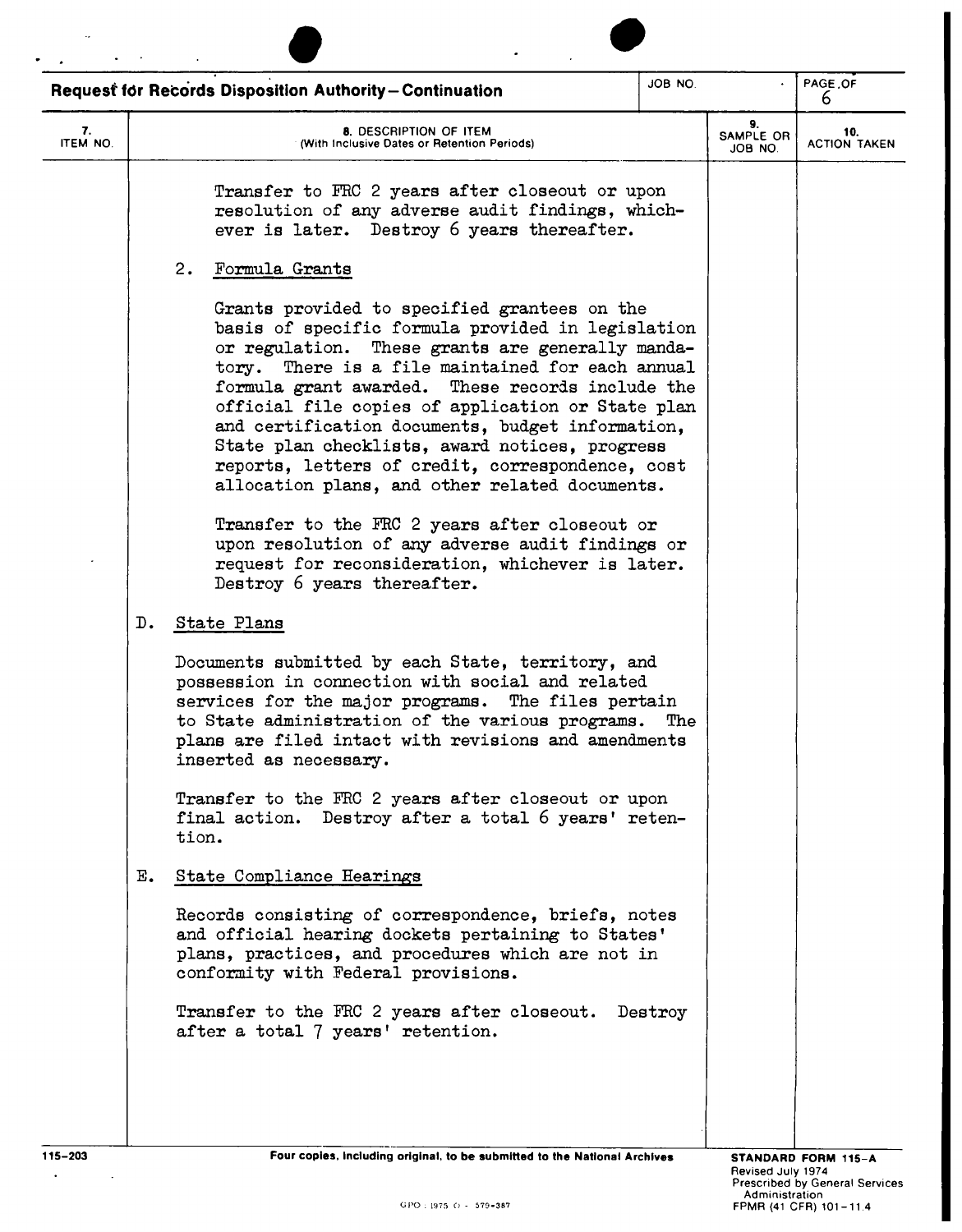| JOB NO.<br>Request for Records Disposition Authority-Continuation |                                                                                                                                                                                                                                                                                                                                                                                                                    |  |                            | PAGE.OF                    |
|-------------------------------------------------------------------|--------------------------------------------------------------------------------------------------------------------------------------------------------------------------------------------------------------------------------------------------------------------------------------------------------------------------------------------------------------------------------------------------------------------|--|----------------------------|----------------------------|
| 7.<br>ITEM NO.                                                    | 8. DESCRIPTION OF ITEM<br>(With Inclusive Dates or Retention Periods)                                                                                                                                                                                                                                                                                                                                              |  | 9.<br>SAMPLE OR<br>JOB NO. | 10.<br><b>ACTION TAKEN</b> |
|                                                                   | Management Assistance and Reviews<br>F.                                                                                                                                                                                                                                                                                                                                                                            |  |                            |                            |
|                                                                   | Records pertaining to stimulation of State action in<br>achieving selected management objectives and the<br>systems to assure followthrough. They may contain<br>such information as financial reviews, monitoring of<br>State compliance with Federal financial report<br>requirements.                                                                                                                           |  |                            |                            |
|                                                                   | Close out file at the end of each calendar year, or<br>after final resolution. Transfer to the FRC 3 years<br>thereafter. Destroy after a total 6 years' retention.                                                                                                                                                                                                                                                |  |                            |                            |
|                                                                   | Statistical and Other Operational Reports<br>G.                                                                                                                                                                                                                                                                                                                                                                    |  |                            |                            |
|                                                                   | Monthly, quarterly, and other periodic reports from<br>States and possessions pertaining to recipients of<br>financial assistance, including estimated and actual<br>expenditures for programs. These include reports<br>prepared by the regional offices. Also includes<br>information on caseload, standards for eligibility<br>determination, disposition of application, fair<br>hearing activities and fraud. |  |                            |                            |
|                                                                   | Close out the file at the end of the budget year and<br>hold 3 additional years. Transfer to FRC. Destroy<br>after a total 6 years' retention.                                                                                                                                                                                                                                                                     |  |                            |                            |
|                                                                   | н.<br>Audit Reports                                                                                                                                                                                                                                                                                                                                                                                                |  |                            |                            |
|                                                                   | Reports pertaining to the audit of contracts, grants,<br>and internal operating and management procedures<br>relating to programs. The audits are conducted by<br>internal staff, HEW Audit Agency, and by the General<br>Accounting Office. Included in the file are resolu-<br>tions and supporting documentation.                                                                                               |  |                            |                            |
|                                                                   | Transfer to the FRC after final resolution. Destroy<br>$\mu$ years thereafter.                                                                                                                                                                                                                                                                                                                                     |  |                            |                            |
|                                                                   | Quality Control Records<br>Ι.                                                                                                                                                                                                                                                                                                                                                                                      |  |                            |                            |
|                                                                   | Records document the quality control programs which<br>develop policies, standards, and guidelines for<br>Federal/State Quality Control systems to improve the<br>management of public assistance programs; and reviews,                                                                                                                                                                                           |  |                            |                            |

 $\cdot$  $\ddot{\phantom{0}}$